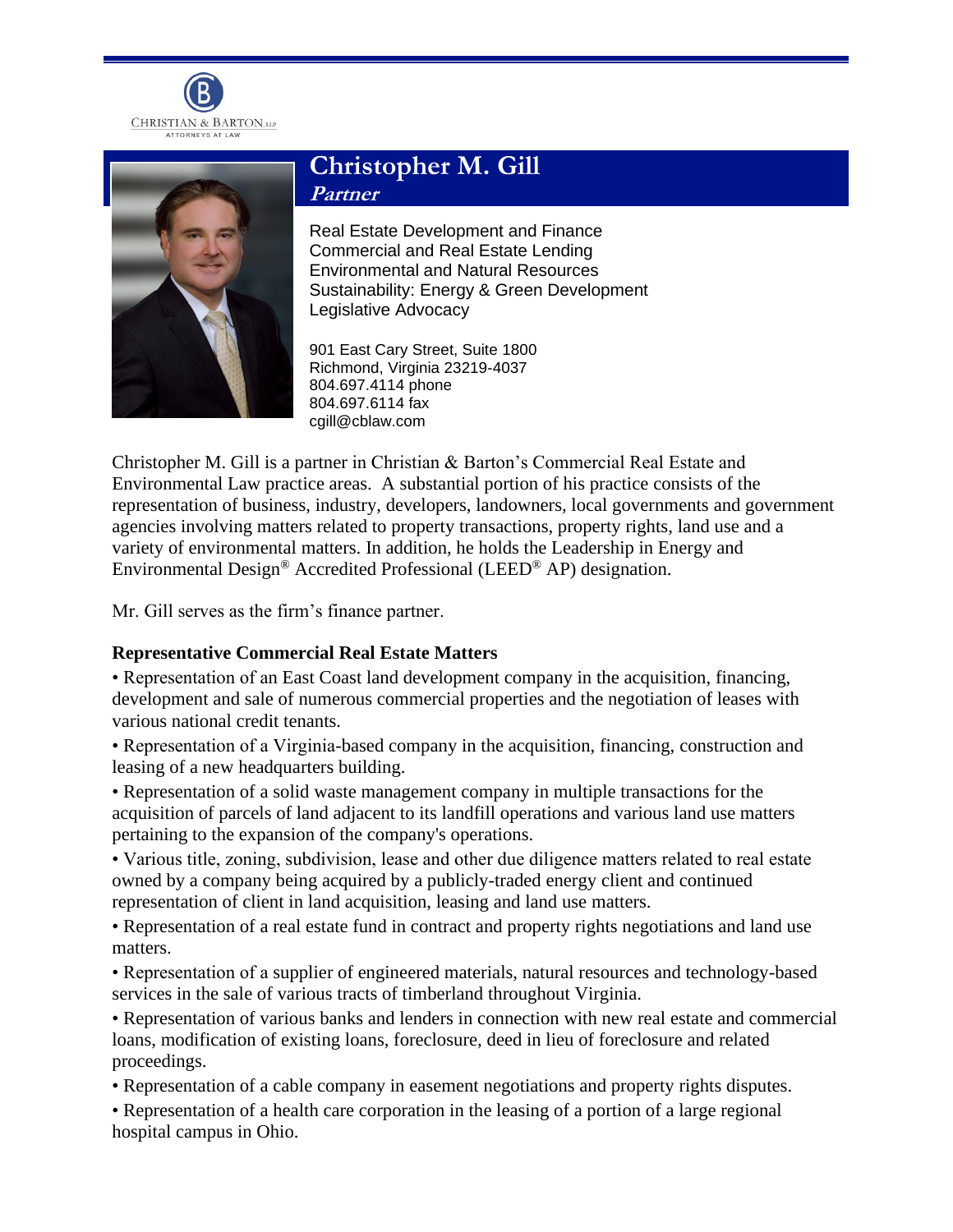• Representation of various landowners and developers in the acquisition of properties by partition.

• Representation of a Richmond-based corporation in the acquisition of a commercial condominium.

# **Representative Environmental Law Matters**

• Representation of waste management company in its purchase of the assets of a landfill facility in Virginia and representation of the company in the operation and expansion of such facility.

• Various environmental due diligence matters associated with the acquisition of a bulk chemical and petroleum storage and transportation company by a publicly-traded energy client and continued representation of client in environmental permitting and compliance matters.

• Representation of a Virginia municipality in a dredging project to restore a downtown harbor.

• Representation of a Virginia municipality regarding various water supply issues and permitting matters with the Virginia Department of Environmental Quality.

• Defense of companies in enforcement actions brought by the Virginia Department of Environmental Quality.

• Defense of enforcement action brought by the Environmental Protection Agency.

# **Representative Legislative Advocacy Matters**

• Drafting of legislation, participation in negotiations with other industries, and lobbying General Assembly members on behalf of clients in a variety of industries.

• Monitoring legislation, identifying potential bills of concern, offering amendments to address client concerns.

### **EDUCATION**

**University of Richmond School of Law, J.D**., 2004 *Cum Laude* Articles Editor, University of Richmond Law Review **University of Virginia, B.A.,** 2000

ADMISSIONS Virginia

#### **CLERKSHIP**

• Hon. Edward W. Hanson Jr., and the Hon. A. Bonwill Shockley, Judges, Circuit Court of the City of Virginia Beach, Virginia

#### RECOGNITIONS

**•** *The Best Lawyers in America©* Real Estate Law, 2016-2022

**• Virginia Super Lawyers** Real Estate, 2015-2022

**• Legal Elite (***Virginia Business***)** Real Estate/Land Use, 2013, 2015-2021

• **Virginia Rising Stars** Real Estate, 2009-2014

• **Leadership in Energy and Environmental Design® Accredited Professional (LEED AP)**  2009